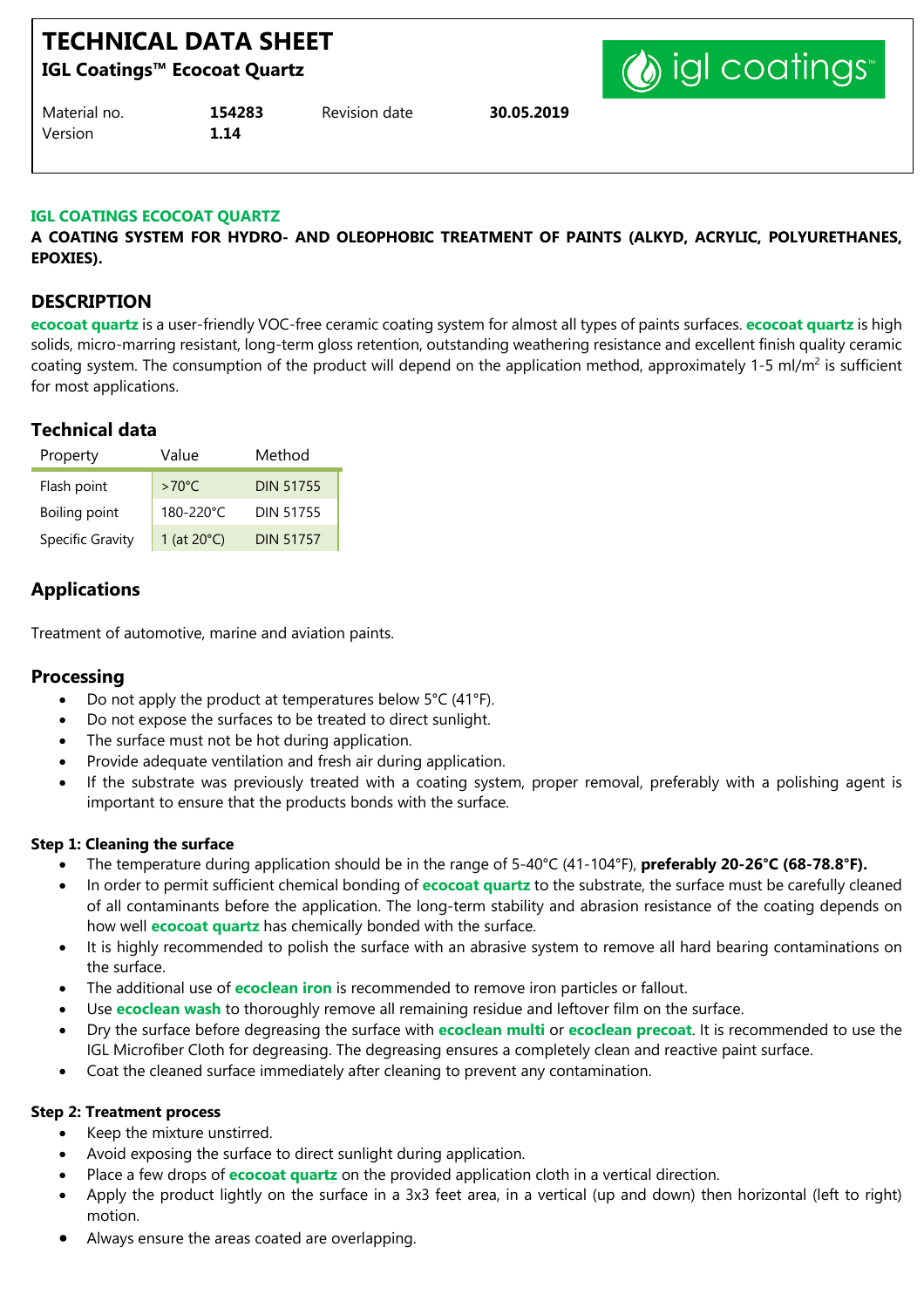# **TECHNICAL DATA SHEET**

**IGL Coatings™ Ecocoat Quartz**

Version **1.14**

| Material no. | 154283 | Revision date | 30.05.2019 |
|--------------|--------|---------------|------------|
|--------------|--------|---------------|------------|

(a) igl coatings

- Wait for about 5-10 minutes (or when there is a small resistance in buffing) then buff off with a clean dry IGL Microfiber Cloth.
- Allow coating to cure for 2 hours (5-50°C or 41-122°F) or 1 hour (60°C or 140°F) and then apply a second layer and buff off after 5-10 minutes with a clean dry IGL Microfiber Cloth

#### **Important Note: Do not let the film dry sporadically. If it dries within 2 hours, the film can be removed with a small amount of ecocoat quartz. If it has been allowed to harden for more than 12 hours, it will need to be polished off with an abrasive system and reapplied.**

- The hydrophobic effect generally can be seen depending on the substrate, reactivity and temperature after its initial curing stage and is further enhanced after a few minutes.
- Air dry the coated surface after application for approximately 4 hours and avoid contact with water.

#### **Curing Time**

- The applied coating will be ready to be buffed off in 5-10 minutes.
	- The coating will be ready to be layered as follows:
		- 2 hours (5-50°C or 41-122°F); or
			- 1 hour (60°C or 140°F); or
			- 15 minutes (infrared short wave); or
		- 15-20 minutes (infrared medium wave).

#### **Important Note: Longest interlayer duration is 12 hours.**

- The applied coating will fully cure in 3-5 days.
- During this period the surface should not be washed with any harsh shampoos, all-purpose cleaners or any product containing caustic soda. **This will damage the hydrophobic properties.**
- If necessary, the coated surface may be washed with just normal water during this period.
- **ecocoat premier** can be applied on the surface coated with **ecocoat quartz** to prevent formation of waterspots during the 3-5 days full curing period.

#### **Cleaning and Maintenance**

Surfaces coated with **ecocoat quartz** should be cleaned with cleaners in the pH range 3-9. Strong (mineral) acids or alkalis should be avoided and are also unnecessary as neutral cleaners are generally sufficient to clean vehicles coated with **ecocoat quartz.**

## **Safety and handling**

For your safety, toxicological data and information on property transportation, storage and use, please read the Material Safety Data Sheet (MSDS) before using any **IGL Coatings products**. The MSDS is available upon request via email from sales@iglcoatings.com.

#### **Disposal:**

Dispose product residue in incompletely emptied bottles by bringing it to the municipal collection point for hazardous waste. To safely dispose of the completely emptied bottles, dry the bottles out by exposing the bottles to air. The bottles may be recycled once completely dried.

#### **Storage**

**ecocoat quartz** is storage-stable for at least 12 months in originally sealed containers. Opened bottles should be used within 6 months.

THIS INFORMATION AND ALL TECHNICAL AND OTHER ADVISE PROVIDED HEREIN ARE BASED ON IGL COATINGS'S PRESENT KNOWLEDGE AND EXPERIENCE. IGL COATINGS ASSUMES NO LIABILITY FOR SUCH INFORMATION OR ADVISE, INCLUDING THE EXTEND TO WHICH SUCH INFORMATION OR ADVISE MAY RELATE TO THIRD PARTY INTELLECTUAL PROPERTY RIGHTS. IGL COATINGS RESERVES THE RIGHT TO MAKE ANY CHANGES TO ANY INFORMATION OR ADVISE AT ANY TIME WHATSOEVER, WITHOUT ANY PRIOR OR SUBSEQUENT NOTICE TO ANY THIRD PARTY. IGL COATINGS DISCLAIM ALL REPRESENTATIONS AND WARRANTIES, WHETHER EXPRESS OR IMPLIED, AND SHALL HAVE NO LIABILITY FOR, MERCHANTABILITY OF THE PRODUCT OR ITS FITNESS FOR A PARTICULAR PURPOSE (EVEN IF IGL COATINGS IS AWARE OF SUCH PURPOSE), OR OTHERWISE. IT IS THE CUSTOMER'S SOLE RESPONSIBILITY TO ARRANGE FOR INSPECTION